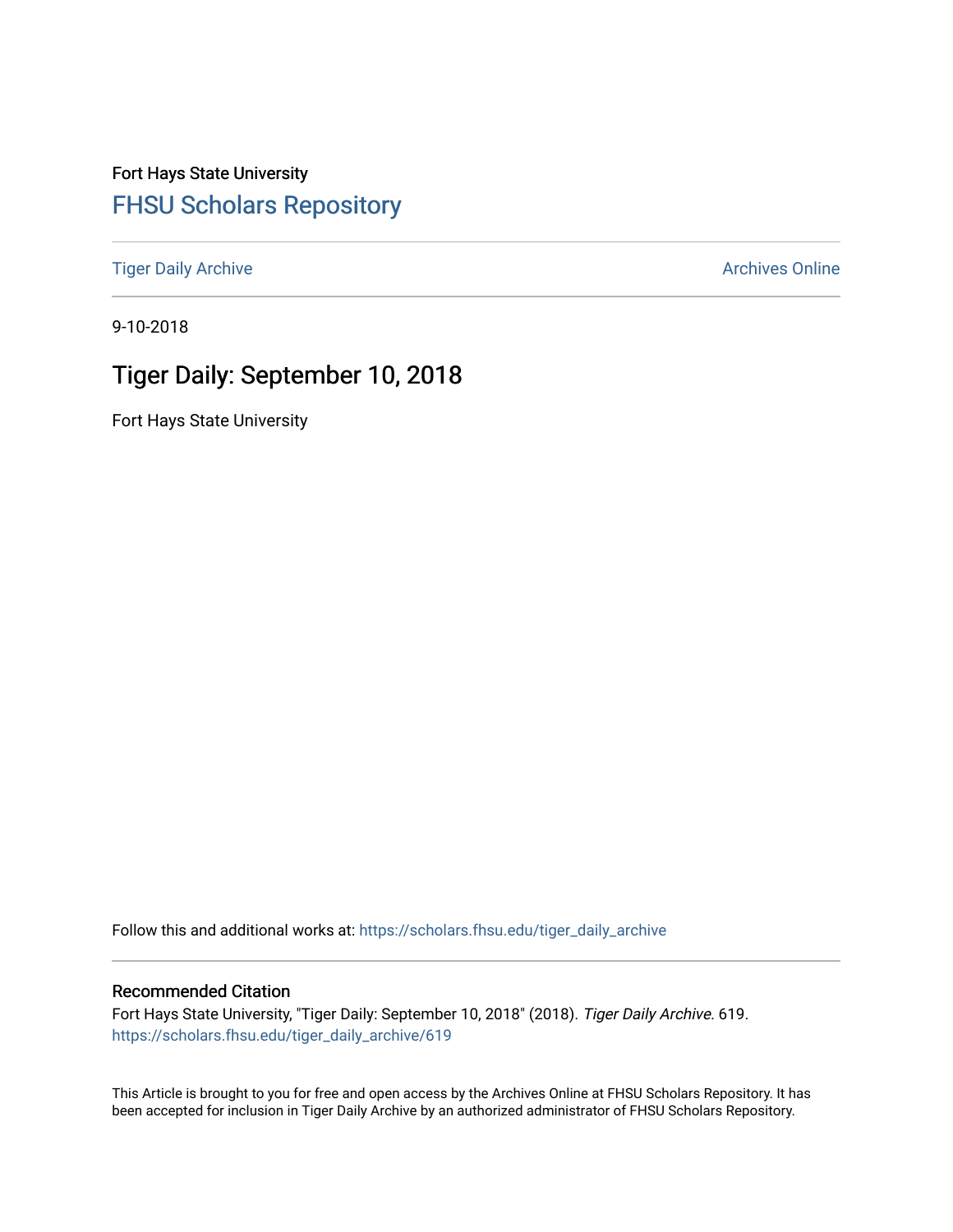# Tiger Daily [September 10, 2018]

# Tiger Daily

Mon 9/10/2018 1:06 PM

To: Tiger Daily < TigerDaily@fhsu.edu>;



#### **ANNOUNCEMENTS**

- · **Updates for Scantron Bubble Sheet Scanning and Reporting**
- · **Workday [Documentation](#page-2-0) on FHSU Website**
- · **Homecoming 2018**
- · **Lighthouse Project Mentors Needed**
- · **Request for Proposals for the Brewology Pilot Project**
- · **The Library and U: Forsyth Library Newsletter September 2018**
- · **Honors Course Proposals Deadline**
- · **Join a Choir**
- · **On-Site Biometric Screening & Health Coach Available**
- · **Victor E Garden Volunteer Work Days – Food & Garden Club**
- · **CCL Contact [Information](#page-8-0) and September Events**
- · **Faculty Development Funding**
- · **Ilos is Now [VidGrid!](#page-10-0)**
- · **Advisor Training**

#### **EVENTS**

#### **THIS WEEK/WEEKEND**

- · **Making YOUR Mark: FHSU Career [Readiness](#page-10-1) Week – September 9-12; See Times Below**
- · **Special Guest Speaker: Brian "BAM" [McClendon](#page-11-0) – September 10; 3:00pm to 3:45pm**
- · **Fall 2018 Academic Advising Webinars – See Dates & Times Below**
- · **SWIPEOut Hunger Service Event – September 14; 10:30am to 12:30pm**
- · **FREE Aikido Training Seminar – September 14-16; See Times Below**
- · **KWEC Butterfly Festival – September 15; 9:00am to 12:00pm**

# **FUTURE EVENTS**

- · **Finding Funding Workshop – September 20; 3:30pm to 5:00pm**
- · **MDC Workshop: ["Introduction](#page-13-0) to Excel" – October 3; 1:00pm to 4:00pm**
- · **MDC Workshop: "Intermediate Excel" – October 17; 1:00pm to 4:30pm**
- · **MDC Workshop: "Intermediate Excel: Data Analysis" – October 24; 8:30am to 12:00pm**
- · **A Dinner to Die For – October 27; 6:00pm**

# **ANNOUNCEMENTS**

**Updates for Scantron Bubble Sheet Scanning and Reporting**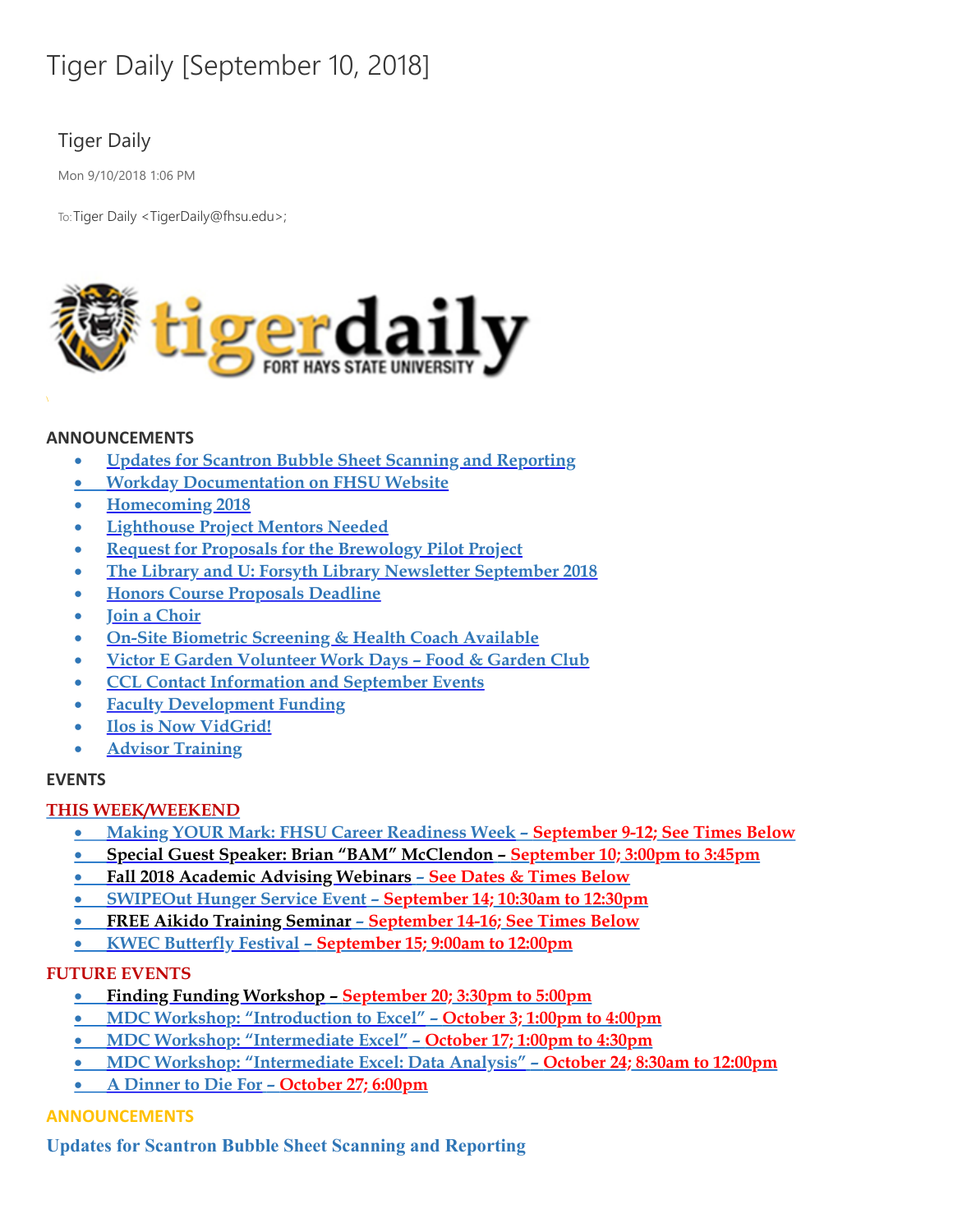The standalone scanner that Teaching Innovation and Learning Technologies previously used to scan test sheets has reached its end of life. We have used this as an opportunity to streamline the scanning process by adopting an updated version of the software used to create reports. The two steps that will impact faculty scantron users are as follows**. First**, **faculty will no longer have to pick up testing sheets from the TILT office**. The new software will utilize new forms that do not need to be specially printed. You will be able to print your own test sheets by downloading the PDF and printing the exact number you require at the following URL: <http://tigerlearn.fhsu.edu/wp-content/uploads/200-Question-Form-Remark.pdf>. For any exam please use the new sheets. If you still have the original testing sheets they will no longer work since they cannot be **scanned in our multifunction printers.**

Second, the new software allows you to utilize the multifunction printers in your departments faculty to scan finished **exams**. Once scanned you only need to email us the resulting PDF document to [Tigerlearn@fhsu.edu](mailto:Tigerlearn@fhsu.edu). **There will be no need to carry the physical sheets to Tomanek Hall for [processing.](https://ilos.video/Q76dMF)** The linked tutorial explains the process: Scan and Email Exams.

Finally, the new software reads any marks on testing forms, eliminating the requirement for #2 pencils. However, it may make sense to continue requiring the use of #2 pencils since marks created in pen will not be easy to erase.

Please let me know if you have any questions or would like us to walk you through the process. On a related note, many faculty have had great success transitioning to Akindi. Michell Van Der Wege, from the Nursing Department gave a great demonstration at Professional Development Day. Follow this link for more [information.](http://tigerlearn.fhsu.edu/akindi/)

# <span id="page-2-0"></span>**Workday Documentation on FHSU Website**

Late last week, there was an issue identified with the Workday Documentation on the FHSU website. In order to bypass that issue while it is being resolved, we have now have the documentation available within the UniversityDocs shared drive. The locations are listed below:

| Location:     | \\ad.fhsu.edu\fhsudata\UniversityDocs\WorkdayDocumentation     |
|---------------|----------------------------------------------------------------|
| Mapped Drive: | N:\UniversityDocs\WorkdayDocumentation                         |
| Mac:          | smb://ad.fhsu.edu/fhsudata/UniversityDocs/WorkdayDocumentation |

#### **Homecoming 2018**

#### **FHSU Homecoming 2018 –"Welcome to the Jungle" - September 24-29, Hays**

The annual celebration is sure to please all with more than 35 events activities for all Tigers – students, faculty, staff, alumni and friends – scheduled throughout the week, leading into the FHSU vs. University of Central Oklahoma football game on Saturday, Sept. 29.

Friday, September 21 **Chamber Chat** 9:00 a.m. - 10:00 p.m., Robbins Center *Sponsored by: Chamber of Commerce and FHSU Homecoming Coordinating Committee*

Monday, September 24 Homecoming Week Kick-Off and Royalty Meet & Greet - Featuring a welcome from FHSU President Dr. Tisa Mason **and performance by guitarist Sam Burchfield**

11:00 a.m. - 1:00 p.m., Memorial Union North Patio *Sponsored by: Office of the President, Center for Student Involvement and University Activities Board*

Tuesday, September 25 **Homecoming Carnival** 5:00 p.m. - 9:00 p.m., Campus Quad *Sponsored by: University Activities Board*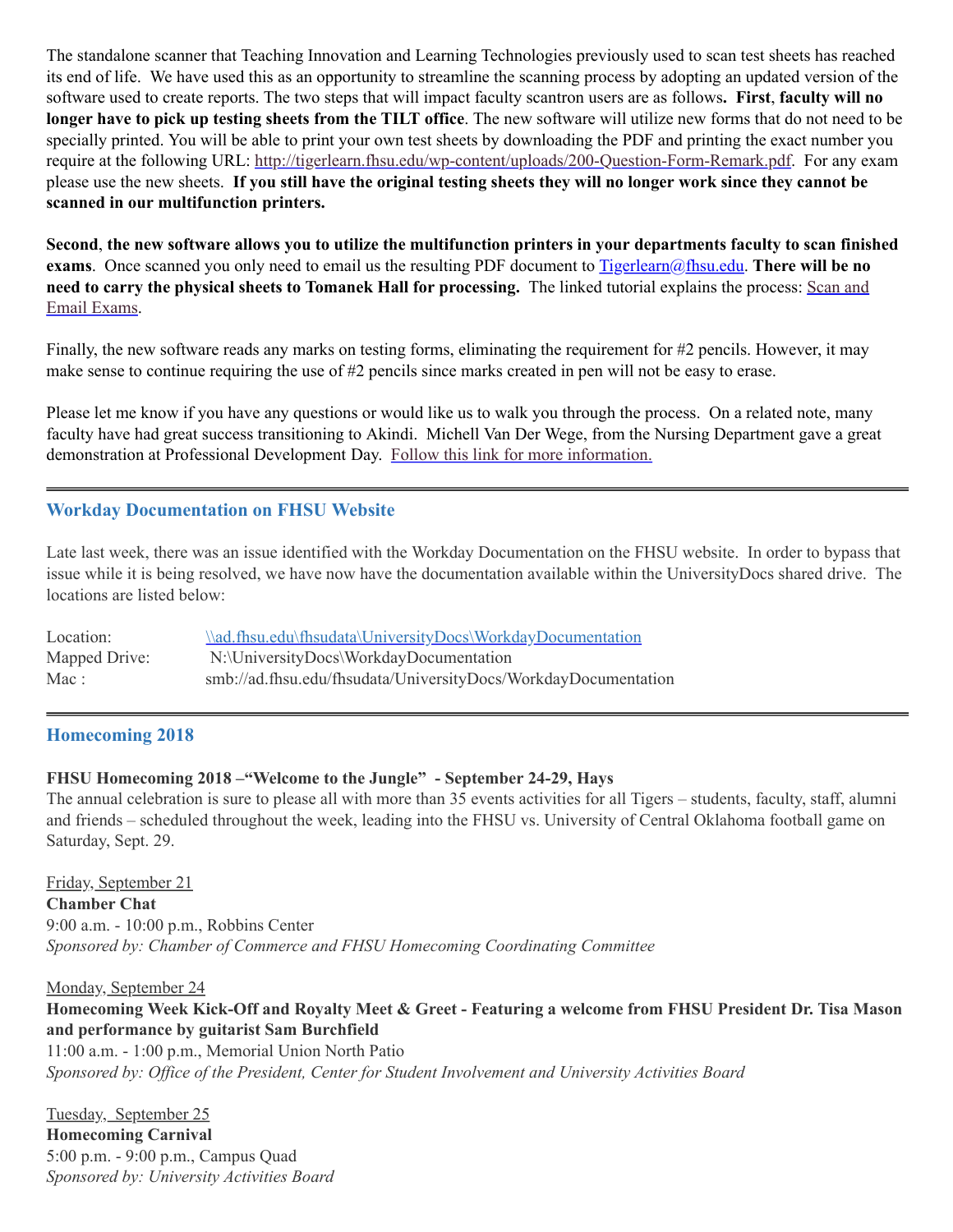Wednesday, September 26 **Royalty Voting Booth** 11:00 a.m. - 1:00 p.m., Memorial Union Feature Wall Lobby *Sponsored by: Center for Student Involvement*

#### **Student Organization Rally Night**

7:30 p.m. - 9:30 p.m., Lewis Field *Sponsored by: Center for Student Involvement*

Thursday, September 27 **Tiger Alumni & Friends Golf Tournament** Registration - 8:00 a.m.; Shotgun Start - 9:30 a.m., Smoky Hill Country Club (3303 Hall St.) *Sponsored by: Alumni Association*

# **Coach's Corner – Lunch with Head Football Coach Chris Brown**

12:00 p.m. - 1:00 p.m., Smoky Hill Country Club (3303 Hall St.) *Sponsored by: Alumni Association*

#### **Art & Design Reunion – Iron Pour Demonstration and BBQ**

4:00 p.m. – 9 p.m. (Burn-in - 4:00 p.m.; BBQ - 5:00 p.m.; Casting Iron - 6:00 p.m.), Center for Applied Technology & Sculpture *Sponsored by: Alumni Association*

#### **Victor E. March to the Tiger Bonfire**

7:00 p.m., Stadium Place Apartments *Sponsored by: Fraternity & Sorority Life and Tigers4Ever*

#### **Pep Rally & Tiger Bonfire**

7:30 p.m. - 9:30 p.m., Robbins Center East Lawn *Sponsored by: Fraternity & Sorority Life and Tigers4Ever*

Friday, September 28 **Oktoberfest** 8:30 a.m. - 7:00 p.m., Municipal Park *Sponsored by: Volga German Society*

#### **Homecoming Registration**

8:00 a.m. - 4:30 p.m., ,Memorial Union *Sponsored by: Alumni Association*

#### **Art & Design Building "Construction Preview"**

9:00 a.m. - 10:00 a.m., Northeast Patio of the Memorial Union *Sponsored by: Office of the President*

#### **Campus Walking Tour**

10:00 a.m., Memorial Union (meet in the Sunset Atrium) *Sponsored by: Alumni Association*

#### **Half Century Club Luncheon & Induction**

Social - 11:00 a.m.; Luncheon - 12:00 p.m., Memorial Union *Sponsored by: Alumni Association*

#### **Campus Walking Tour**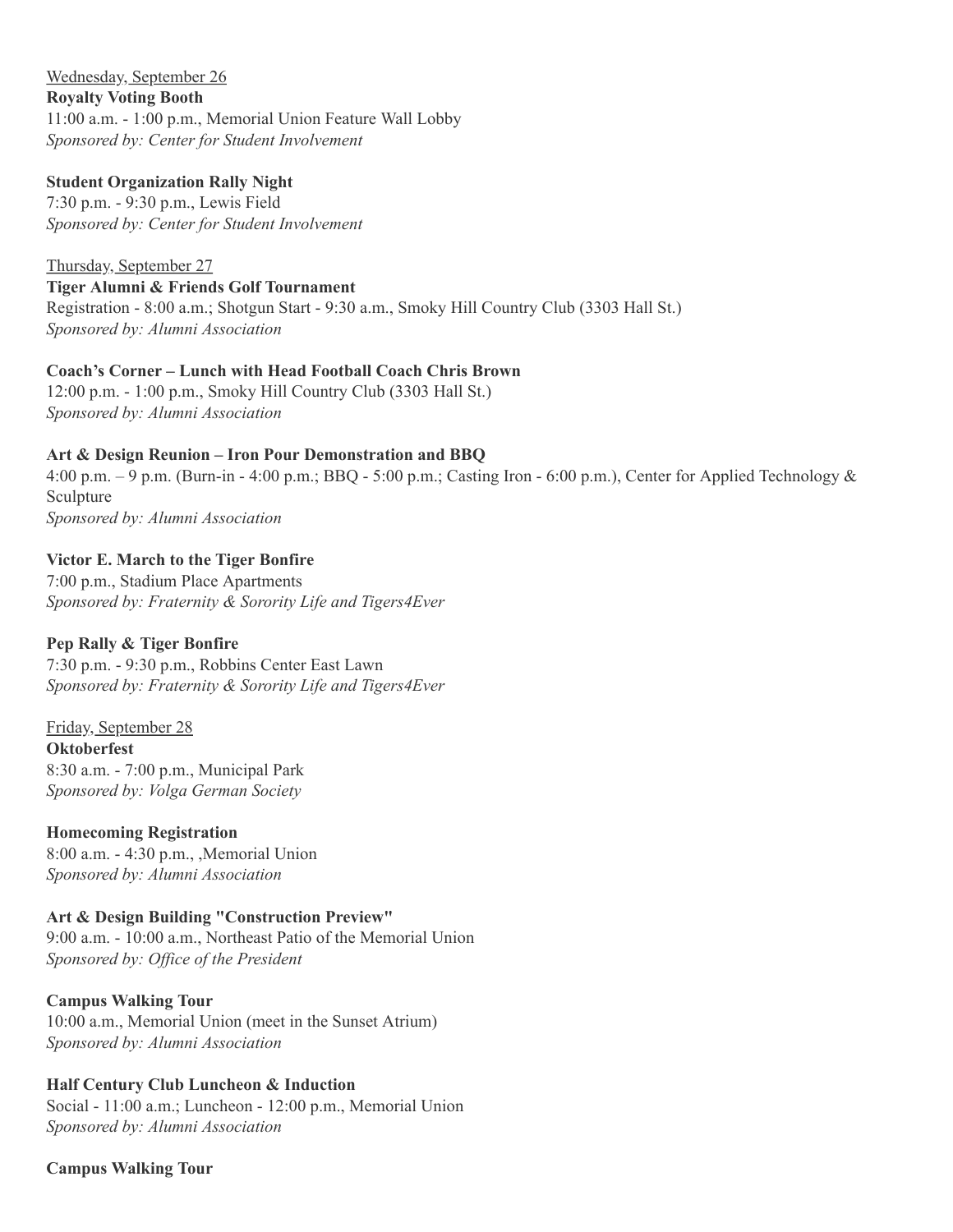2:00 p.m., Memorial Union (meet in the Sunset Atrium) *Sponsored by: Alumni Association*

#### **Class of 1958 & 1968 Reunion Campus/Hays Bus Tour and Social**

Tour - 2:30 p.m.; Social - 3:30 p.m., Memorial Union (meet in Sunset Atrium) *Sponsored by: Alumni Association*

**All-Year Men's & Women's Basketball Reunion Social** 5:30 p.m., Robbins Center

*Sponsored by: Alumni Association*

#### **Alumni Awards & Recognition Banquet** Social - 6:00 p.m.; Banquet - 7:00 p.m., Memorial Union

*Sponsored by: Alumni Association*

# **Retirement Reception for Dr. Kenneth Neuhauser**

6:30 p.m. – 8:30 p.m., Sternberg Museum of Natural History (3000 Sternberg Drive) *Sponsored by: Department of Geosciences*

# **Tourism and Hospitality Management 10th Anniversary Reunion**

6:30 p.m., The Venue at Thirsty's Brew Pub & Grill (2704 Vine Street); RSVP by 9/21/18. *Sponsored by: Department of Applied Business Studies*

**Women's Soccer vs Central Oklahoma University**

7:00 p.m. *Sponsored by: FHSU Athletics*

# **Art & Design Reunion - Alumni Exhibition Gallery Opening Reception**

7:00 p.m. - 9:00 p.m., Rarick Hall, Moss-Thorns Gallery of Art and Sculpture *Sponsored by: Alumni Association*

# **Art & Design Reunion – "FHSU Sculpture Now and Then" Gallery Opening Reception**

7:00 p.m. - 9:00 p.m., Center for Applied Technology *Sponsored by: Alumni Association*

Saturday, September 29 **Tiger 5K Run/Walk** Registration - 7:30 a.m.; Race - 8:00 a.m., Robbins Center *Sponsored by: Alumni Association*

#### **Homecoming Registration**

8:00 a.m. - 12:00 p.m., Memorial Union *Sponsored by: Alumni Association*

**Art & Design Reunion Breakfast and Departmental Update**

8:30 a.m., Memorial Union *Sponsored by: Alumni Association*

#### **Class of 1958 Reunion Breakfast**

Breakfast - 8:30 a.m.; Board parade vehicle - 11:45 a.m., Memorial Union (west entrance) *Sponsored by: Alumni Association*

#### **Class of 1968 Reunion Breakfast**

Breakfast - 8:30 a.m.; Board parade vehicle - 11:45 a.m., Memorial Union (west entrance)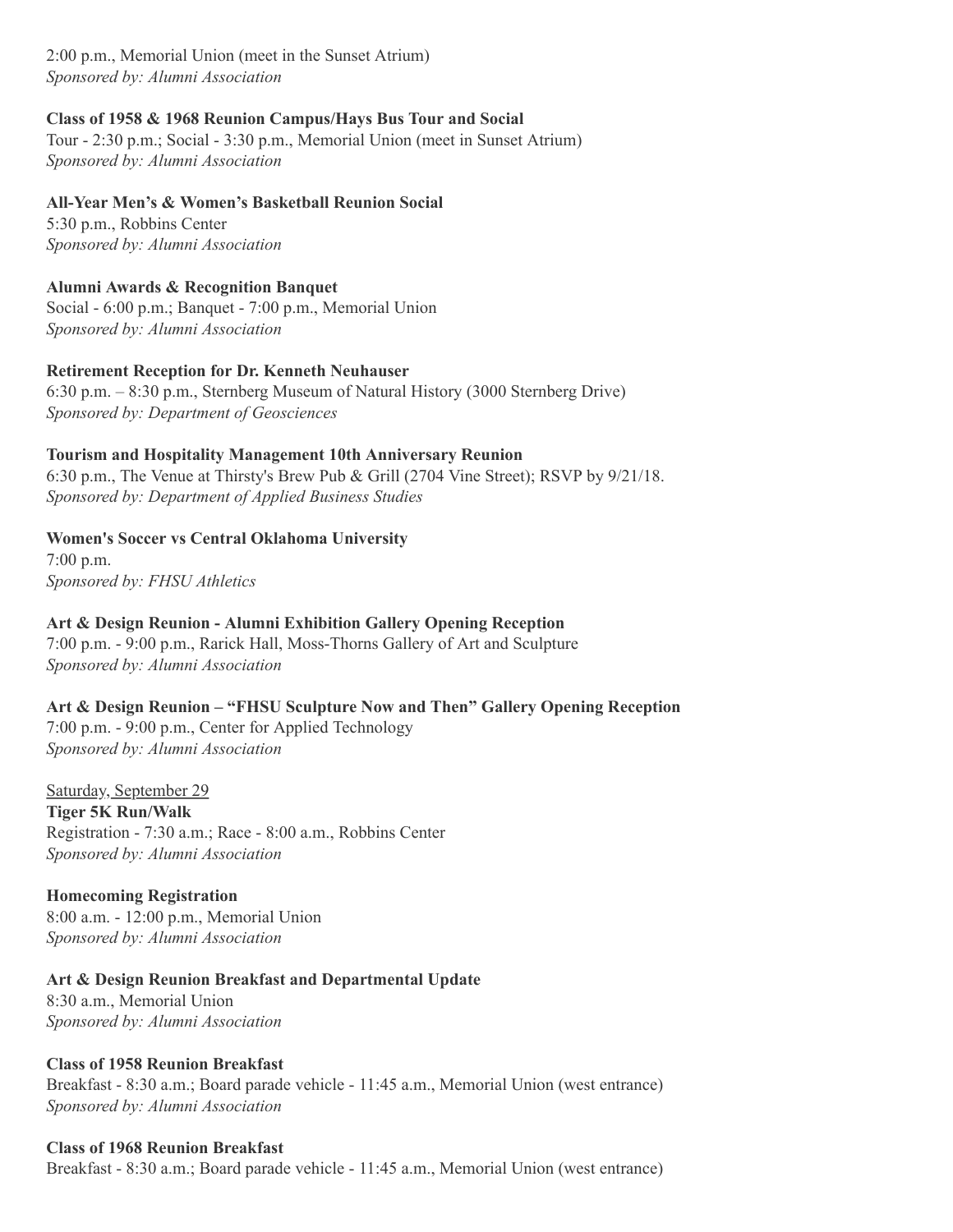#### *Sponsored by: Alumni Association*

#### **Tiger Family & Friends Fun Mile Walk**

Registration - 9:30 a.m.; Walk - 10:00 a.m., Robbins Center *Sponsored by: Alumni Association*

#### **Political Science Department 80th Anniversary Celebration**

10:00 a.m. - 12:00 p.m.; Breakfast at 10:30 a.m., Memorial Union For additional information, contact the department at [polisci@fhsu.edu](mailto:polisci@fhsu.edu) or 785-628-4425 and be sure to RSVP by 9/15/18. *Sponsored by: Department of Political Science*

#### **Geosciences Alumni Lunch**

11:00 a.m. – 1:00 p.m., The Paisley Pear, 100 Main Street For additional information, contact the department at geosciences @fhsu.edu or 785-628-5389 and be sure to RSVP by 9/24. *Sponsored by: Department of Geosciences*

#### **Homecoming 2018 Parade**

1:00 p.m., Downtown Hays *Sponsored by: Center for Student Involvement*

# **Art & Design Reunion – 711 Studio Open House – Art by Mick Jilg**

2:00 p.m. – 4:00 p.m., 711 Main Street *Sponsored by: Alumni Association*

**Art & Design Reunion – Hays Arts Council Open House – Kathleen Kuchar: A Career Retrospective** 2:00 p.m. – 4:00 p.m., 112 E 11th Street *Sponsored by: Alumni Association*

**Art & Design Reunion – Hays Arts Center Annex – Eugene "Skip" Harwick Painting Retrospective** 2:00 p.m. – 4:00 p.m., 1010 Main Street *Sponsored by: Alumni Association*

#### **Tiger Friends & Family Tailgate**

4:30 p.m. - 6:30 p.m. (food served at 5:00 p.m.), East side of Lewis Field Stadium *Sponsored by: Alumni Association*

**College of Education Tailgate Invitation** 5:00 p.m., Lewis Field Stadium *Sponsored by: College of Education*

**Tourism and Hospitality Management Tailgate** 3:00 p.m., Lewis Field Stadium *Sponsored by: Department of Applied Business Studies*

**FHSU Football vs. Central Oklahoma University** 7:00 p.m., Royalty Coronation at Halftime, Lewis Field Stadium *Sponsored by: FHSU Athletics*

**Registration for all FHSU Alumni Association sponsored events/activities is available online at [www.goforthaysstate.com/homecoming2018](https://www.goforthaysstate.com/s/947/redesign/index.aspx?sid=947&gid=1&pgid=4483&appealcode=HC18FacStaffEm082718) or by calling the Alumni Office x4430.** *Deadline to register: Thursday, Sept. 20*.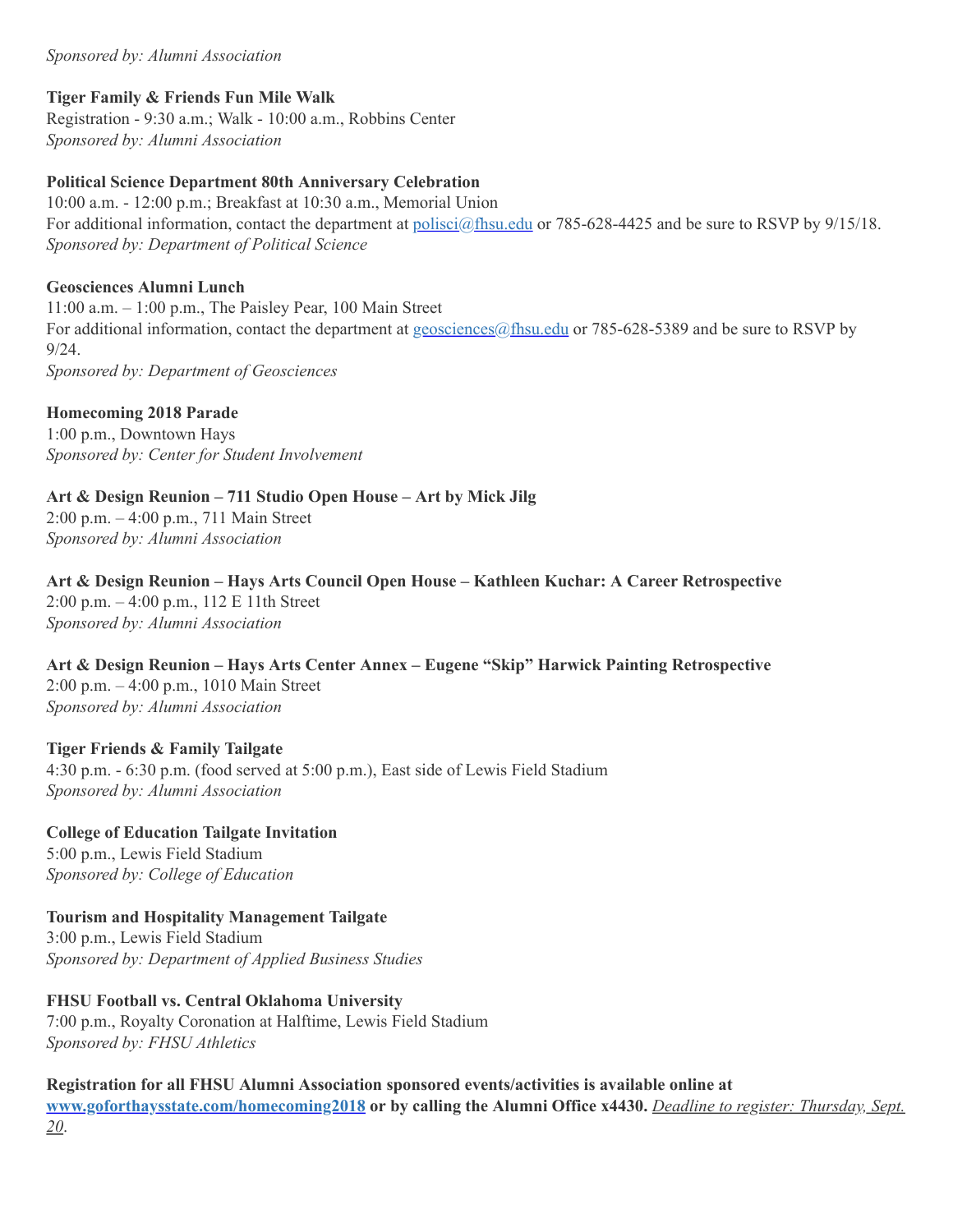Keep up to date with all campus-wide Homecoming activities as they are added to the Schedule of Events page at [www.fhsu.edu/homecoming.](http://www.fhsu.edu/homecoming)

Alumni related questions can be directed to the Alumni Office at x4430 or [alumni@fhsu.edu.](mailto:alumni@fhsu.edu) Questions regarding campus/community-wide events and activities can be directed to the appropriate [contact.](https://www.fhsu.edu/homecoming/contact/index) See you soon!

# **Lighthouse Project Mentors Needed**

Are you a first-generation student/faculty/staff?

Are you looking for an AWESOME opportunity to invest in the lives of others?

If you are, listen up:

Mentors are needed as part of the Lighthouse Project – a program that partners first-year, first-generation students with other first-gens.

The time commitment is whatever you and your assigned mentee would like to invest into the experience.

If you are interested in volunteering to be a part of this program as a mentor please e-mail Joshua Clary, Graduate Assistant for Transition and Student Conduct at 785-628-4691 or [jcclary.se@fhsu.edu](mailto:jcclary.se@fhsu.edu).

# **Request for Proposals for the Brewology Pilot Project**

The Brewology Project seeks to engage undergraduate students in meaningful and authentic research, scholarship and creative (RS&C) activities under faculty supervision in partnership with local businesses (breweries).

The project seeks to provide a novel opportunity for undergraduate students to assist them in acquiring RS&C skills. Participating students will be able to learn and demonstrate "real world" competencies and skills. Possible activities could include but are not limited to:

· Water profile testing and treatment

- · Yeast cell assessment and gram staining
- ATP swabbing
- · Lab testing of samples
- · Market research, marketing strategies and social media
- · Creating logos, packaging and branding
- · Grains and hops and different outcomes
- · Historical perspective of brewing and beer
- · Communication campaigns regarding the responsible use of alcohol
- · Investigating craft brewery trends and business models
- Developing a new craft beer

Both Gellas and Defiance have agreed to partner and will be involved in the selection of projects. We are particularly interested in interdisciplinary projects, although this is not a requirement. Project timelines are OPEN (not restricted to the academic year), and multiyear projects will be considered. Applications are due November 1.

Want to learn more? Attend the information session in the Memorial Union Trails Room from 11:30 -12:30 on Monday September 10. Representatives from Gellas and Defiance will also be available to answer questions. Contact Leslie Paige for more information.

The application is available at <https://fhsu.infoready4.com/#competitionDetail/1775914>.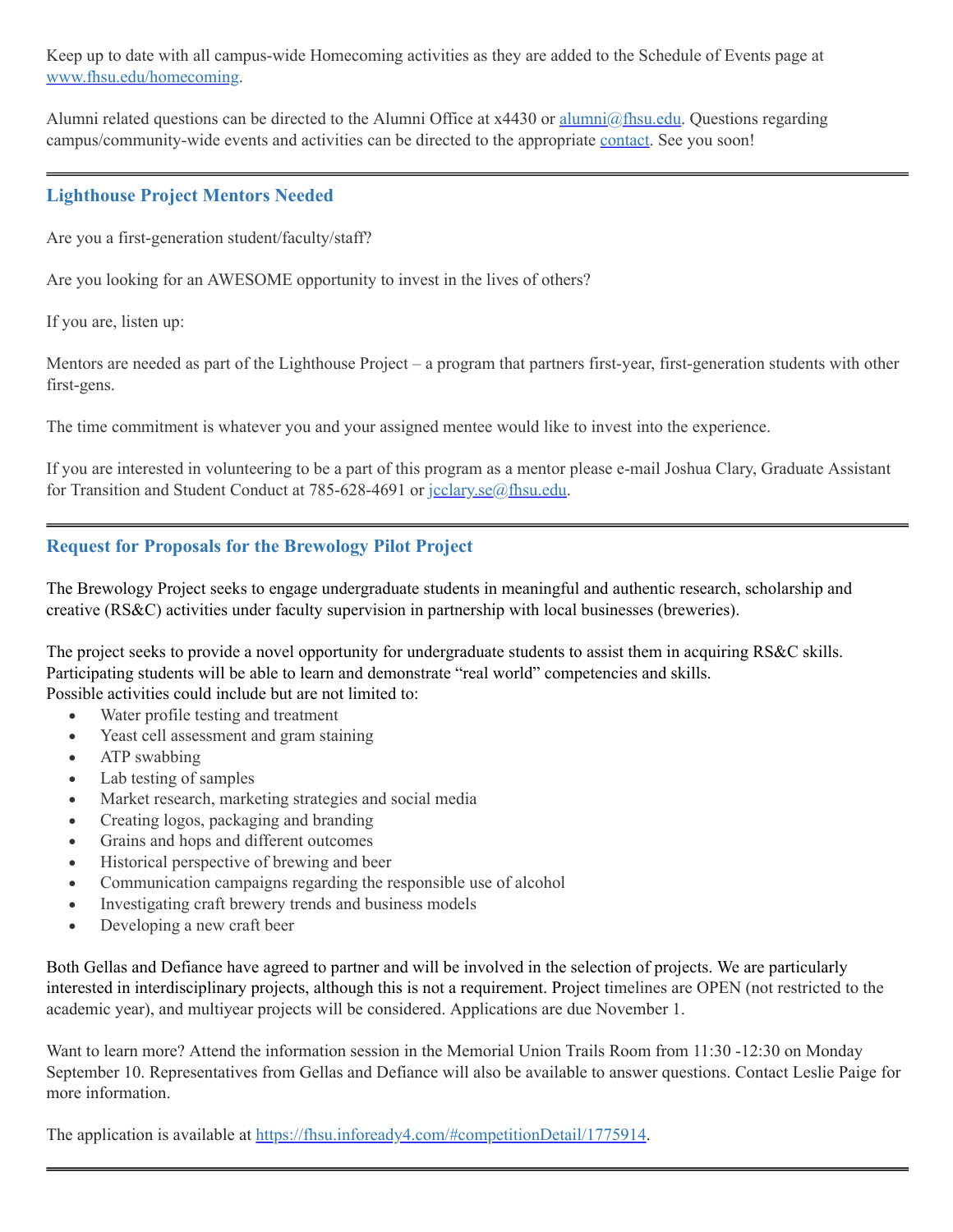# **The Library and U: Forsyth Library Newsletter September 2018**

Hello friends and colleagues,

Be sure to "check out" Fall 2018's first issue of *The Library and U*, the Forsyth Library newsletter: <http://fhsuguides.fhsu.edu/newsletter>. Each issue of the *Library and U* features important information about the library, including recent events, achievements, and more. In this issue, we welcome new faces to Forsyth Library, including two new employees, and over 900 freshman students.

If you have any feedback for our newsletter, please contact Nathan [Elwood.](mailto:neelwood@fhsu.edu)

#### **Honors Course Proposals Deadline**

The Fort Hays State University Honors College is now accepting Honors Course Proposals for the Fall 2019 Academic Semester.

The Honors College is looking for exceptional faculty to teach courses to outstanding students on campus. Participating in one of the university's Programs of Distinction is a chance to expand learning opportunities for students, as well as experiment with new strategies in and out of the classroom.

While FHSU strives for academic excellence in all classes, at the heart of a successful honors program is the unique interaction between teacher and student made possible by the opportunities in an honors course. Intellectual challenge is supported by pedagogy that stimulates students to think about topics in new ways, explore subject matter in greater depth or breadth, and gain first-hand exposure to issues through experiential learning. Quality is valued over quantity through rigorous and deeper course work that provides opportunities not available in tradition courses. Interactivity is not only gratifying in an honors course, but central to its success whether a debate, discussion, or connection outside the classroom.

The deadline for all Honors course proposals is **October 5 th , 2018**. The application form, as well as more information about the process and examples, can be found at <https://www.fhsu.edu/honors/Resources-and-Forms/>. All applications can be emailed to Jensen Scheele, Honors College Administrative Specialist, at *[jnscheele@fhsu.edu.](mailto:jnscheele@fhsu.edu)* 

If you have any questions about Honors Courses, please feel free to contact Dr. Carol Patrick at [clpatrick@fhsu.edu](mailto:clpatrick@fhsu.edu) or 785-628-4406.

#### **Join a Choir**

Need 1.0 more easy and FUN credit? Join in…

#### **Men's Glee Club**

MUS 333 Monday evenings 5:30-6:20 Malloy Hall, Rm 115 [1.0 credit CAN be rec'd].

or

#### **Women's Chorale**

MUS 332 Monday evenings 6:30-7:20 Malloy Hall; Rm 115 [1.0 credit CAN be rec'd].

All voices are needed! Previous singing experience is NOT needed, and there is no audition.

Call /email Terry Crull at 628-4258 [tacrull@fhsu.edu](mailto:tacrull@fhsu.edu)

or just attend a rehearsal to get in! **FIRST REHEARSAL: SEPT 10 th**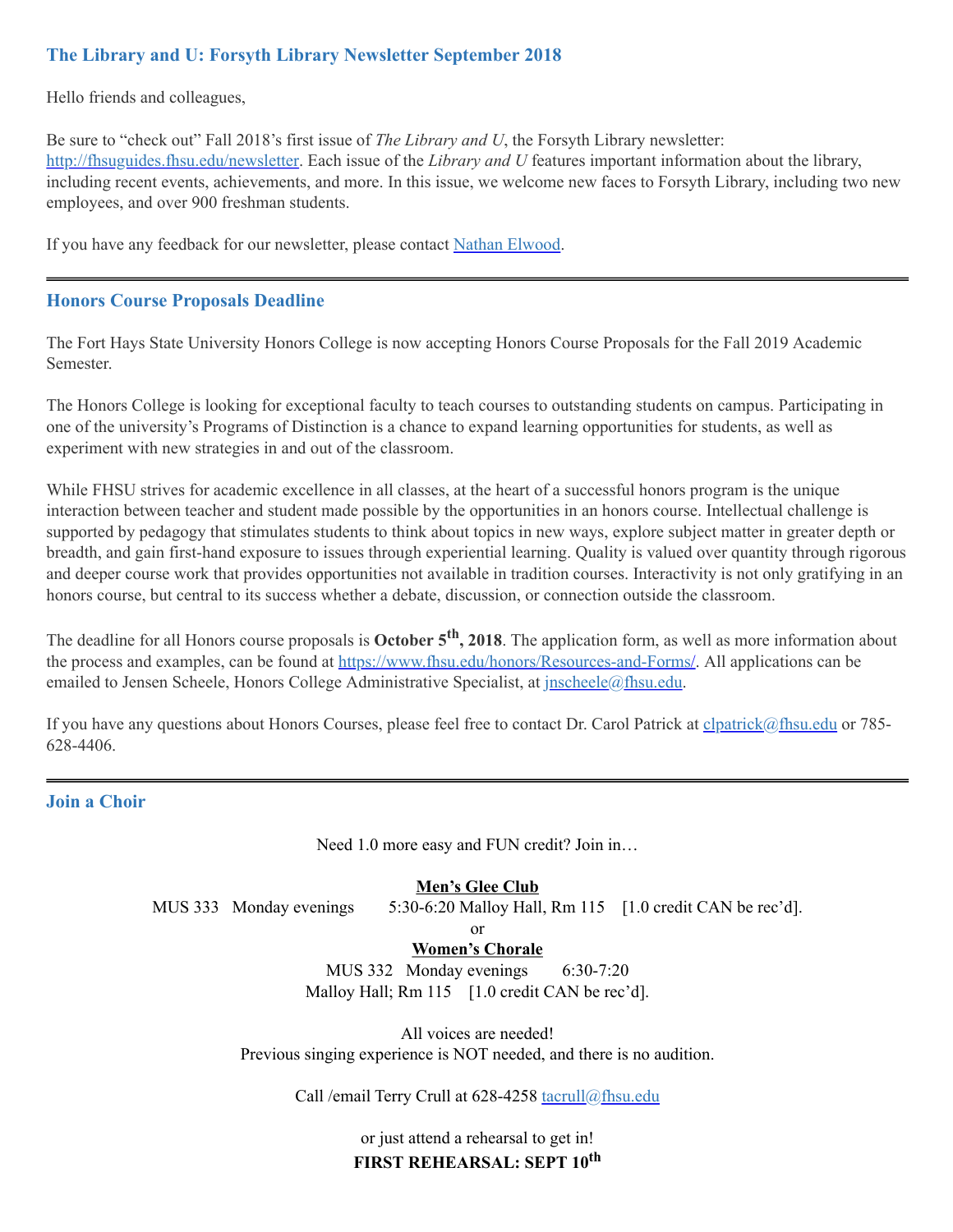# **On-Site Biometric Screening & Health Coach Available**

Free Biometric Screening Offered

# Tuesday, October 2<sup>nd</sup>

# Wednesday, October 3<sup>rd</sup>

*Worth 5 HealthQuest Credits*

For employees and spouses enrolled in Plan C, J, N, or Q, participation is also worth \$50 into their HSA or HRA Account.

Fort Hays State University – Memorial Union There will also be a Health Coach available that day from 7:00AM- Noon in the Memorial Union Calvary Room (Room 205).

<http://www.kdheks.gov/hcf/healthquest/coaching.html>

*Deadline to sign up is 3 DAYS PRIOR TO DATE by midnight.*

#### **How Do I Sign Up?**

Log-on to your account on the wellness portal [\(https://kansashealthquest.cernerwellness.com/\)](https://kansashealthquest.cernerwellness.com/). To create a new account, follow instructions found at [http://www.kdheks.gov/hcf/healthquest/download/How\\_to\\_Register\\_an\\_Account.pdf](http://www.kdheks.gov/hcf/healthquest/download/How_to_Register_an_Account.pdf).

Once logged in, follow these simple steps to schedule your screening:

- Click on Biometric Screenings
- Select Onsite Screenings
- Login or create an account on the Online Scheduler
- Select Hays from the list of cities
- Select the Location/Date you want to attend
- · A list of times will appear. Select the time that works best for your schedule.
- Answer a few simple questions and click Create Appointment

#### **What is a Biometric Screening?**

Knowing cholesterol or blood glucose values can help you identify serious risks and manage or prevent health problems before they occur. HealthQuest sponsors free biometric screenings at worksites statewide. Testing is conducted in 30 minutes or less using a simple finger stick. Results you will receive include:

- <span id="page-8-0"></span>Total Cholesterol, HDL, LDL and total Cholesterol to HDL ratio
- Triglycerides and Glucose
- Systolic and Diastolic Blood Pressure
- Height, Weight, and Body Mass Index (BMI)
- Waist Circumference

Remember for best results to fast for a minimum of 9 hours prior to your appointment. Water, tea and black coffee (no cream or sugar) are okay. Take medications as usual also.

#### **Who is Eligible to Participate?**

- Benefits eligible State and Non-State employees who are enrolled in the state employee health plan or who have waived coverage in the plan
- Spouses who are enrolled in the medical portion State Employee Health Plan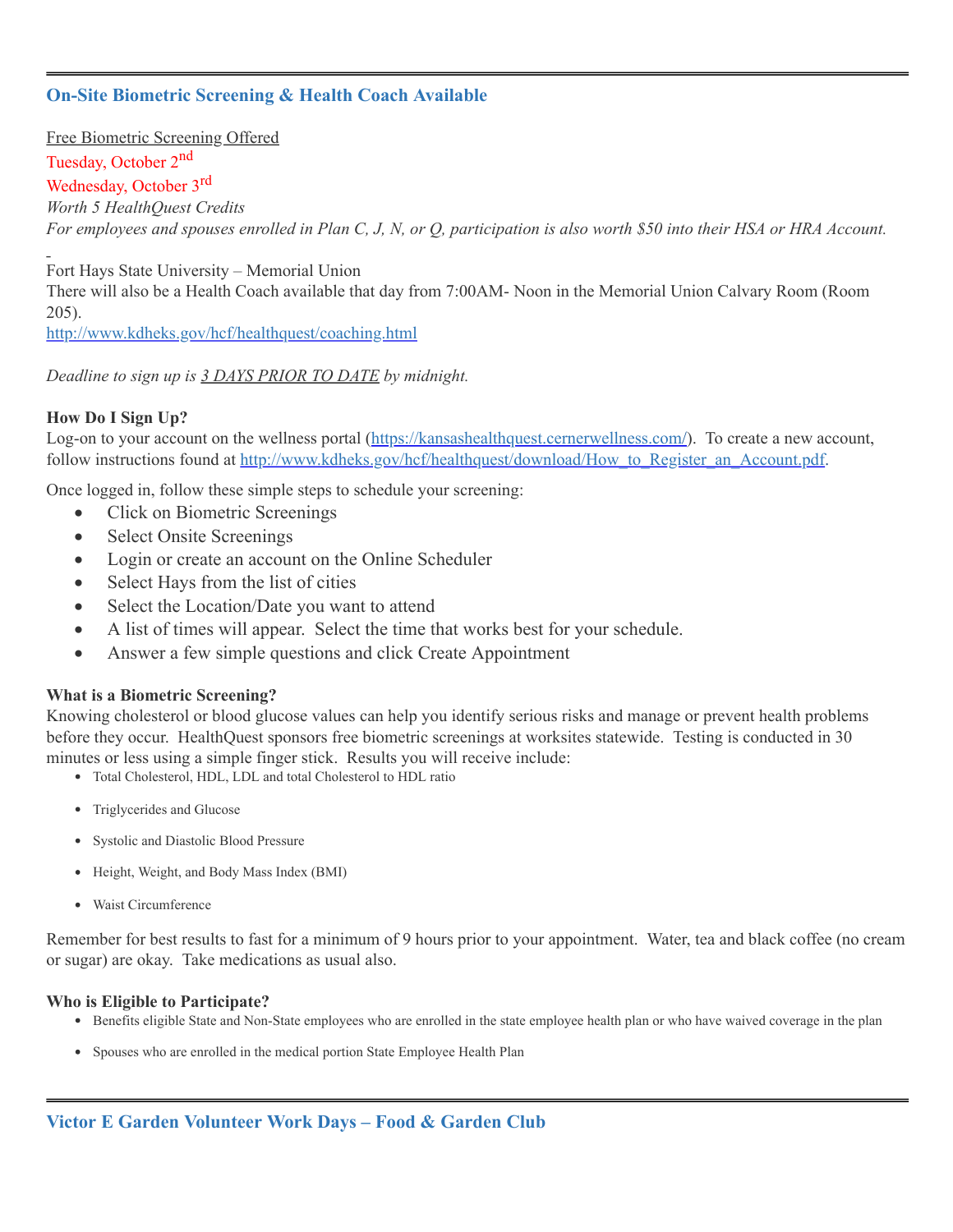The Food & Garden Club hosts volunteer work days at the Victor E Garden (located in the meadow next to the Robbins Center) every Monday and Tuesday, unless it is raining at the start time. The first work day starts at 6 Monday evening and ends around 7pm, and the second work day starts at 10 Tuesday morning and ends at 11am. Work days generally last 60-90 minutes and will consist of various light gardening tasks. Gloves will be provided, but we recommend that you bring your own water bottle, and wear shoes/clothes that you do not mind getting dirty. You do not need to be a member of the Food & Garden Club to attend, and work evenings are eligible as service hours for the organization of your choice. Contact  $f$ hsuhungerinitiatives@gmail.com with any questions. Thank you and have a great day!

# **CCL Contact Information and September Events**

#### **Center for Civic Leadership September Events.**

| September 7 <sup>th</sup> : Hunger Games Film Screening: McMindes 2R, 7:00pm - 10:00pm<br>GLP will be hosting a film screening of The Hunger Games to discuss social inequality in the film and in                                |
|-----------------------------------------------------------------------------------------------------------------------------------------------------------------------------------------------------------------------------------|
| society. Popcorn will be provided!                                                                                                                                                                                                |
| September 10 <sup>th</sup> : Days of Service Cooking Event                                                                                                                                                                        |
| In connection with Remembrance Day, TIS will be organizing cooking events where students or student                                                                                                                               |
| organizations can help to prepare breakfast for the first responders in Hays.                                                                                                                                                     |
| September 11 <sup>th</sup> : Deliver Food to First Responders, 8:00am                                                                                                                                                             |
| Meals that were prepared the night before will be delivered to the local first responders.                                                                                                                                        |
| September 11 <sup>th</sup> : Remembrance Day: Memorial Union, 11:00am - 1:00pm                                                                                                                                                    |
| Students will have the opportunity to show give respect to the first responder that played a part in the tragic<br>events on 9/11. This event will be held virtually and give students a chance to be more educated on the event. |
| September 12 <sup>th</sup> : Voter Registration Drive: Memorial Union: 11:00am -1:00pm                                                                                                                                            |
| ADP will be set up in the Union to give student the opportunity to register to vote. They will have ways for                                                                                                                      |
| Kansas students and out of state students to register. Students can register to vote at, ksvotes.org. Students                                                                                                                    |
| will need to have their driver's license to register online.                                                                                                                                                                      |
| September 15 <sup>th</sup> : SWIPE out Hunger: Forsyth Library, 10:30am -12:30pm                                                                                                                                                  |
| GLP is hosting the $7th$ annual SWIPE Out Hunger. This a meal packaging event that is open to students and                                                                                                                        |
| community members. This year's event will be held in conjunction with the President's inauguration.                                                                                                                               |
| Participants are hands on volunteers that will truly help make a difference by packaging meals that will be                                                                                                                       |
| sent to those in need both internationally and domestically.                                                                                                                                                                      |
| Register for SWIPE here: https://docs.google.com/forms/d/1iXi-                                                                                                                                                                    |
| UGJ4yWlnVqW5uT0P7DUYfbe9HeQLKUNBmMDrl1Y/edit#responses                                                                                                                                                                            |
| September 17 <sup>th</sup> : Constitution Day: Memorial Union: 11:00am -1:00pm                                                                                                                                                    |
| Students will be able to learn more about the American Constitution and participate in activities surrounding                                                                                                                     |
| the Constitution.                                                                                                                                                                                                                 |
| September 17 <sup>th</sup> : Volunteer Fair: Memorial Union, 11:00am -1:00pm                                                                                                                                                      |
| FHSU students will be able to sign-up to get more information on service projects at FHSU. There will also                                                                                                                        |
| be information about other organizations in Ellis County that are in need of volunteers. This is a great event                                                                                                                    |
| for any student that wants to get more involved on campus and in the Hays                                                                                                                                                         |
| September 21 <sup>st</sup> : World Gratitude Day: Memorial Union, 10:00am - 1:00pm                                                                                                                                                |
| Students will be able to show the things they are thankful for by writing a short note on the hanging wall.                                                                                                                       |
| Students will also have the opportunity to write a note to a person they are thankful for. GLP will send out all                                                                                                                  |
| letters to people who live on-campus.                                                                                                                                                                                             |
| September 25 <sup>th</sup> : National Voter Registration Day: Memorial Union, 9:00am -1:00pm                                                                                                                                      |
| ADP will be set up in the Union to give student the opportunity to register to vote. They will have ways for                                                                                                                      |
| Kansas students and out of state students to register. Students can register to vote at, ksvotes.org. Students                                                                                                                    |
| will need to have their driver's license to register online.                                                                                                                                                                      |
| September 26 <sup>th</sup> : Voter Registration Drive: Memorial Union, 11:00am- 1:00pm                                                                                                                                            |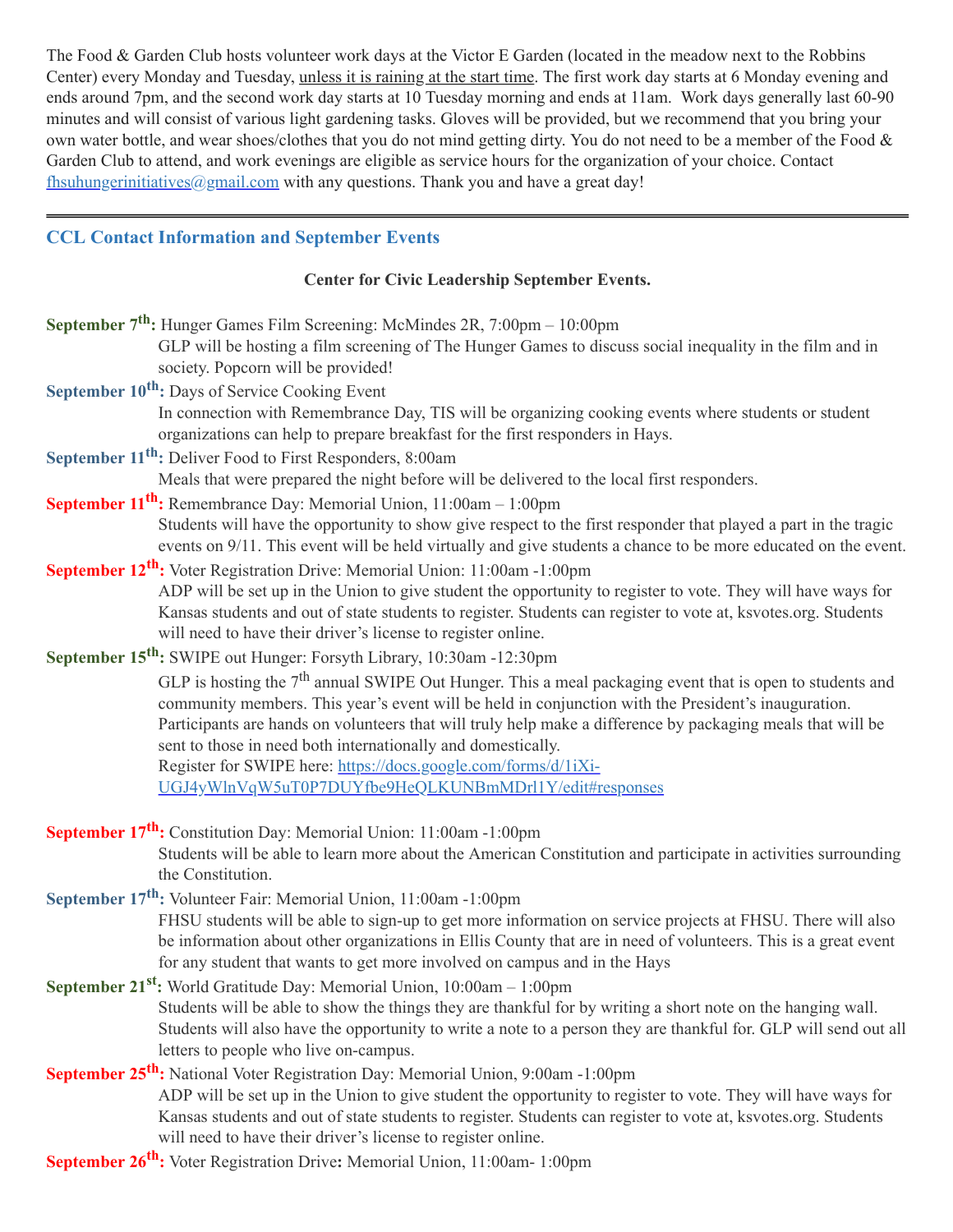ADP will be set up in the Union to give student the opportunity to register to vote. They will have ways for Kansas students and out of state students to register. Students can register to vote at, ksvotes.org. Students will need to have their driver's license to register online.

The Women's Leadership Project will not be hosting any September events. Watch for upcoming Red Flag Campaign **events all throughout October. Red Flag Campaign will start October 2nd!**

#### <span id="page-10-0"></span>**Center for Civic Leadership Contact Information.**

| <b>Center for Civic Leadership:</b>                |  |
|----------------------------------------------------|--|
| <b>Faculty Advisor: Curt Brungardt</b>             |  |
| <b>Administrative Assistant: Jackie Gottschalk</b> |  |
| <b>Student Assistant: Jalyn</b>                    |  |
| Project coordinator: Jaylen                        |  |
| Office Phone Number: 785-628-5528                  |  |
| CCL Office Phone Number: 785-628-5592              |  |
| CCL Email: CCL@fhsu.edu                            |  |
| <b>American Democracy Project:</b>                 |  |
| <b>Student Workers: Kaytee and Alex</b>            |  |
| <b>Office Phone number: 785-628-5339</b>           |  |
| Project Email: adp@fhsu.edu                        |  |
| <b>Faculty Advisor: Larry Gould</b>                |  |
| <b>Global Leadership Project:</b>                  |  |
| <b>Student Workers: Reilly and Alex</b>            |  |
| Office Phone number: 785-628-4497                  |  |
| Project Email: glp@fhsu.edu                        |  |
| <b>Faculty Advisor: Brett Whitaker</b>             |  |
| <b>Tigers in Service:</b>                          |  |
| <b>Student Worker: Larisa</b>                      |  |
| <b>Office Phone number: 785-628- 5537</b>          |  |
| <b>Project Email:</b> tis@fhsu.edu                 |  |
| <b>Women's Leadership Project:</b>                 |  |
| <b>Student Workers: Elaine and Brooklynn</b>       |  |
| <b>Office Phone number: 785-628-4312</b>           |  |
| Project Email: wlp@fhsu.edu                        |  |
| <b>Faculty Advisor: Christie Brungardt</b>         |  |
|                                                    |  |

#### **Faculty Development Funding**

The first 2018-19 application deadline *with Chair and Dean approval* is September 20. Use this link (Faculty [Development](notes://LNapps/86257474006926D5) Funding) to access the **Lotus Notes Workspace** (not web-based) application. \*

Read instructions *and* guidelines (LN menu, blue buttons) *prior* to completing the form. Track your application progress by returning to "Faculty Development Funding" on LN Workspace.

- The annual limit for faculty who are **presenting** has been increased to \$1,200.
- · **Only** applications **approved by chair and dean no later than September 20** will be considered in this cycle. Verify **earlier department/college deadlines** with your chair and dean.
- Bank Roll Over option is available for higher cost events (more than \$3,000) taking place in the *next* academic year (19-20). This requires applying twice, once in 18-19 and again in 19-20. Contact the Office of the Provost for details.
- · *Complete and detailed responses aid committee review.*
- <span id="page-10-1"></span>Funding decisions will be relayed approximately 3 weeks following the due date.

Additional information: [https://www.fhsu.edu/academic/provost/faculty\\_dev\\_fund/index](https://www.fhsu.edu/academic/provost/faculty_dev_fund/index)

If you have questions or would like assistance accessing and/or completing the FDF form, contact Janet Kohl at  $jakoh<sub>12</sub>(*a*)$ fhsu.edu or by phone, 4207.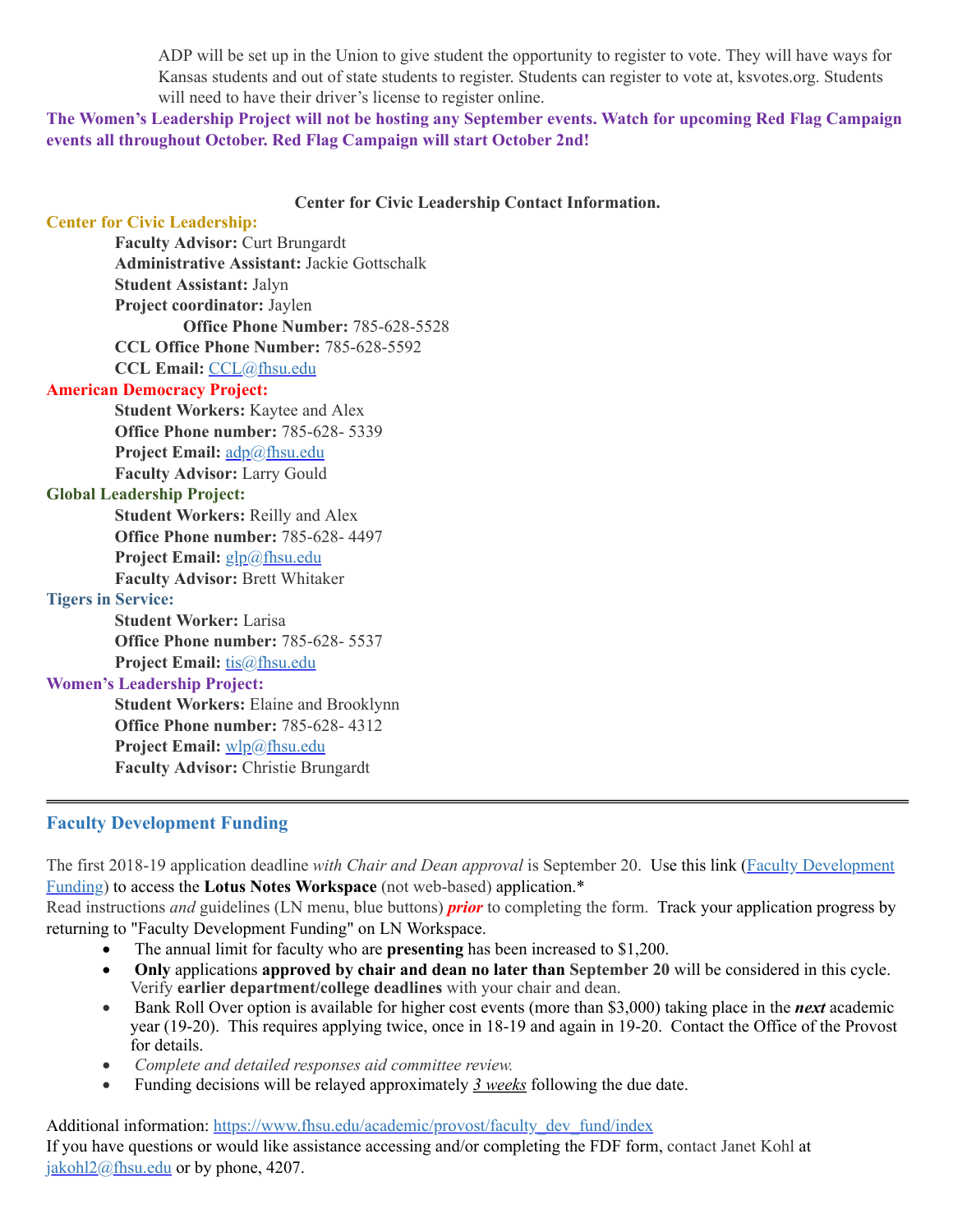The next application due date is November 1.

**\*Alternate instructions** for accessing the FDF process in Lotus Notes: Open LN Workspace. Use Ctrl O **or** Command O **or** go to the top menu and click File, pull down to Open and then IBM Note Application. Any of these will bring up the "Open Application" box. Next to "Look in" it might say "On My Computer. " Click the arrow next to this box to switch it to "LNapps/FHSU." In the box below, scroll down to "apps" and open, then scroll down to "Faculty Development Funding" and open. The process will open and will also be placed on your Workspace for future use.

# **Ilos is Now VidGrid!**

The TigerLearn Blog has just posted a new article regarding an update on the ilos Video platform. ilos has rebranded and changed their name to VidGrid. What does this mean for us? As far as how we all use ilos/VidGrid, there will be no major changes.

You can read the full article at the following link: [http://tigerlearn.fhsu.edu/ilos-is-now-vidgrid/.](http://tigerlearn.fhsu.edu/ilos-is-now-vidgrid/)

# **Advisor Training**

The Academic Advising and Career Exploration Center offers certificates for academic advisors each semester.

If you have attended sessions in the past and need to know which sessions you have left to receive your certificate, please email **[advising@fhsu.edu](mailto:advising@fhsu.edu)** for assistance with your name and department.

**NOTE:** This is open to both faculty and staff. Please feel free to bring your lunch to the session.

**RSVP:** Please **RSVP to [advising@fhsu.edu](mailto:advising@fhsu.edu) or 785-628-5577** to let us know which session(s) you will be attending. We will send you a calendar entry that you will need to Accept and Send the Response Now. This will allow us to have the appropriate number of handouts.

#### **Advising Technology Certificate**

<span id="page-11-0"></span>This certificate will provide academic advisors with information related to the primary technology applications utilized to support academic advising at FHSU. Participants need to bring their laptop with them for each session. Thursday, September 13, 12:00-1:00 PM, TigerTracks, Memorial Union, Trails Room Tuesday, September 18, 12:00-1:00 PM, TigerEnroll, Memorial Union, Pioneer Room Thursday, October 4, 12:00-1:00 PM, Online Advising Notes, Memorial Union, Stouffer Lounge Thursday, October 11, 12:00-1:00 PM, Tiger Early Alert, Memorial Union, Pioneer Room

#### **Advising Special Populations Certificate**

This certificate will provide information on working with the diverse needs of our students. Whether you are currently advising students in the population or not, you will gain information that can assist you. Participants must attend each session to receive the certificate.

Wednesday, October 17, 12:30-1:30, Advising International Students, Memorial Union, Stouffer Lounge Wednesday, October 24, 12:30-1:30, Advising Student-Athletes, Memorial Union, Trails Room Wednesday, November 7, 12:30-1:30, Advising Students with Disabilities, Memorial Union, Trails Rooms Wednesday, November 14, 12:30-1:30, Advising Transfer Students, Memorial Union, Stouffer Lounge

#### **EVENTS**

**Making YOUR Mark: FHSU Career Readiness Week** September 9-12; See Times Below

Make plans for you and your students to join in on these professional development activities planned for September 9-12. For more information, visit [www.fhsu.edu/career/makingyourmark.](http://www.fhsu.edu/career/makingyourmark) Registration for events is available through [Handshake.](https://fhsu.joinhandshake.com/login)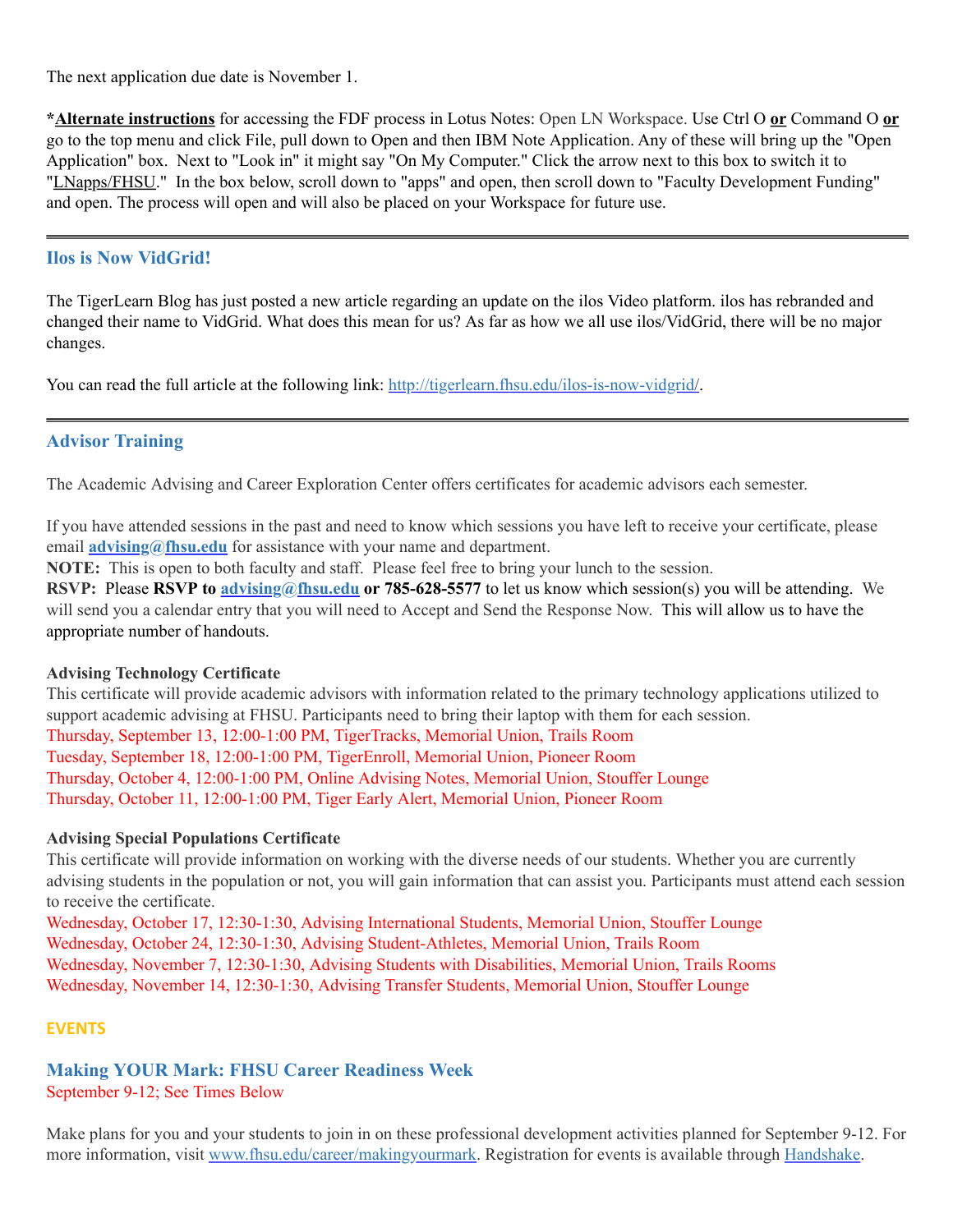# **-Sunday, September 9-**

**[Tailored](https://fhsu.joinhandshake.com/events/168069/share_preview) for Tigers Open House** 6:30 PM to 8:30 PM | Forsyth Library, Room 039

# **-Monday, September 10-**

**[Etiquette](https://fhsu.joinhandshake.com/events/169683/share_preview) Dinner**

7 PM | Memorial Union, Fort Hays Ballroom \*Cost: \$10 (Attend the Etiquette Dinner & Networking Reception for a **package [discount](https://fhsu.joinhandshake.com/events/169687/share_preview)**.) **Registration deadline is 9/5.**

*Attire for the event is business professional dress.*

**-Tuesday, September 11- Personal Branding [Conference](https://fhsu.joinhandshake.com/events/182831/share_preview)** 9 AM to 12 PM | Memorial Union, Fort Hays Ballroom **Mock [Interview](https://fhsu.joinhandshake.com/jobs/1760748/share_preview) Day** 11 AM to 4:30 PM | Memorial Union, Fort Hays Ballroom **[Networking](https://fhsu.joinhandshake.com/events/170216/share_preview) Reception** 6:30 PM | Robbins Center, Eagle Communications Hall \*Cost: \$5 (Attend the Networking Reception & Etiquette Dinner for a **package [discount](https://fhsu.joinhandshake.com/events/169687/share_preview)**.) **Registration deadline is 9/5.** *Attire for the event is business professional dress.* **-Wednesday, September 12-**

**Career & [Internship](https://fhsu.joinhandshake.com/career_fairs/4984/student_preview) Day** 10 AM to 2 PM | Memorial Union, Black & Gold Room *Professional dress is highly recommended.* **Study [Abroad](https://fhsu.joinhandshake.com/events/182794/share_preview) Fair** 10 AM to 2 PM | Memorial Union, Sunset Lounge **Career Readiness [Conference](https://fhsu.joinhandshake.com/career_fairs/4984/student_preview)** 9:30 AM to 12 PM | Memorial Union, Pioneer Room

*Sponsored by: Department of Applied Business Studies, Academic Advising & Career Exploration Center, Career Services, Collegiate DECA, Study Abroad, Alumni Association*

**Special Guest Speaker: Brian "BAM" McClendon** Monday, September 10; 3:00 pm to 3:45 pm McCartney Hall, Room 104

Co-founder of Google Earth products and Google Vice President for Engineering. He will speak on the topics of entrepreneurship and technology. His comments will focus on a Kansas boy's career path to a vice presidency of two large, high tech corporate entities (Google and Uber) and what he does after leaving corporate life returning to Kansas 30 years later. Admission is free and no registration is required, Simply attend.

**Fall 2018 Academic Advising Webinars** Wednesday, September 12; 1:00pm to 2:00pm Other Dates and Times Listed Below

The Academic Advising and Career Exploration Center will be hosting the following webinars from NACADA: The Global Community for Academic Advising thanks to the generosity of the Office of the Provost. These webinars are open to faculty and staff.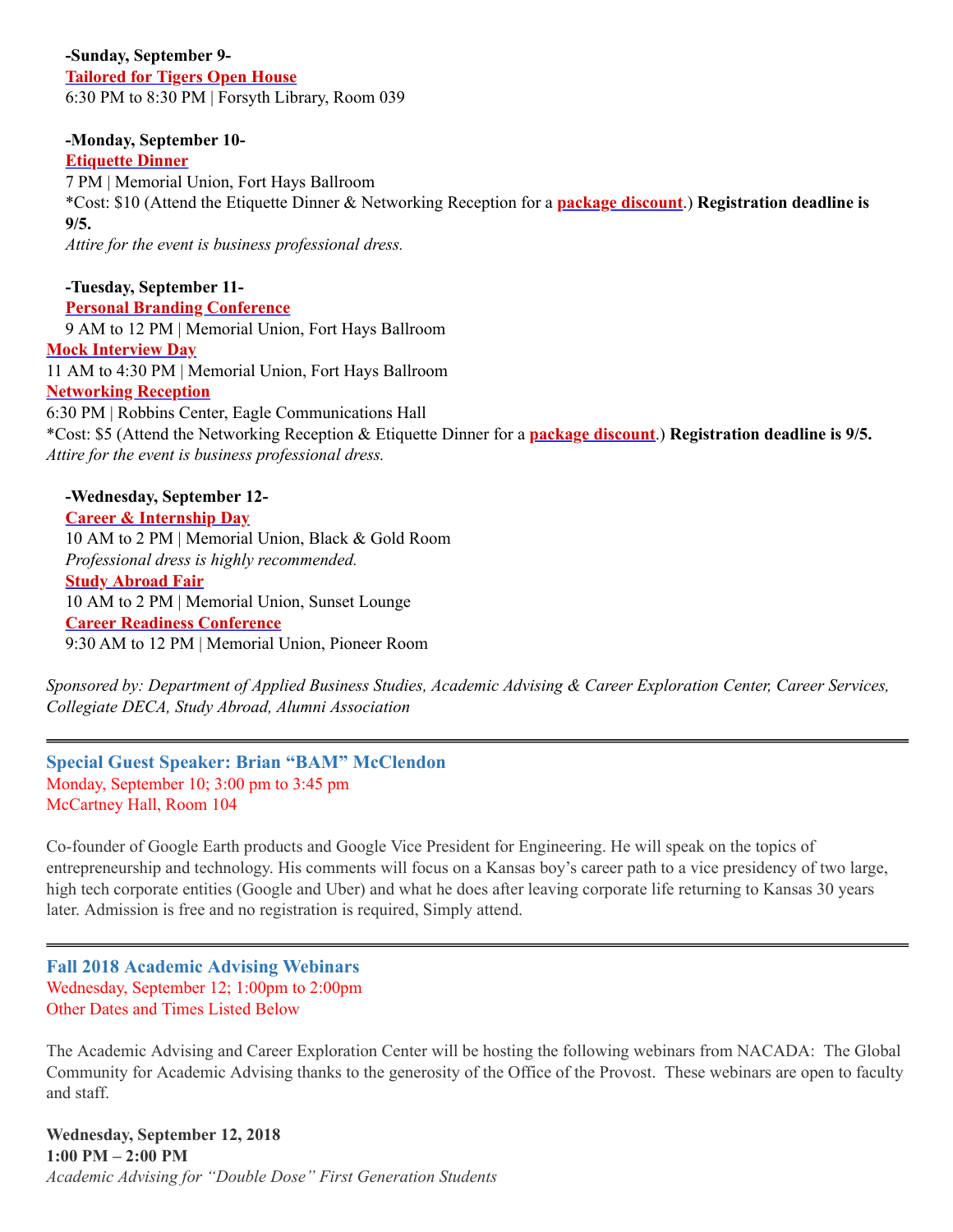**Tuesday, November 6, 2018 1:00 PM – 2:00 PM** *Academic Advising and First-Year Students: The Power of Purpose and Movement toward Self-Efficacy*

**Tuesday, December 4, 2018 1:00 PM – 2:00 PM** *Academic Advising in their Language: Communicating with Today's Students*

**RSVP:** Please **RSVP to [advising@fhsu.edu](mailto:advising@fhsu.edu) or 785-628-5577** to let us know which webinar(s) you will be attending. We will send you a calendar entry that you will need to Accept and Send the Response Now. This will allow us to have the appropriate room size and number of handouts.

Questions should be directed to  $\frac{advising(\hat{a})fhsu.edu.}{a}$ 

**SWIPEOut Hunger Service Event** Friday, September 14; 10:30am to 12:00pm Forsyth Library

<span id="page-13-0"></span>Join President Mason, her husband, Bill, and her parents as you "roll up your sleeves and feed the hungry. " In partnership with FHSU's Global Leadership Project and Numana, volunteers will assemble soybeans, rice and vitamins into bags and prepare them for shipping. Children and adults are encouraged to participate.

If you are interested in participating, please register to volunteer at: [https://www.fhsu.edu/president/inauguration/swipeout](https://www.fhsu.edu/president/inauguration/swipeout-hunger-service-event)hunger-service-event For more information contact Alex with the Global Leadership Project at  $\frac{amkultgen.se(0)}{fhsu.edu}$ .

**FREE Aikido Training Seminar** September 14-16; See Times Below Cunningham Hall, Gym 121

The FHSU Aikido Club invites you to attend a FREE aikido training seminar with Toyoda-sensei and Marker-sensei. What is aikido? Founded by Morihei Ueshiba, aikido is a martial art that focuses on harmonizing with your opponent to bring peaceful resolutions to situations involving conflict.

When: Friday, September 14<sup>th</sup> 6pm-9pm

Saturday, September 15<sup>th</sup> 9:30am-12:30pm and 3pm-6pm Sunday, September 16<sup>th</sup> 12:30am-3:30pm

**Where**: Cunningham Hall, Gym 121

**Why**: This seminar is a unique opportunity to learn aikido from the President and Chief Instructor of the Aikido Association of America (AAA) and the Southwestern Regional Director of the AAA. Both teachers trained with the founder of the AAA and have unique and beneficial perspectives on sharing aikido with future generations. Typically, a seminar of this caliber would cost \$180, but the FHSU Aikido Club is offering it FREE for *anyone* who wishes to learn more about this martial art.

For more information, please visit the event page on Facebook: <https://www.facebook.com/events/1795692823845264/>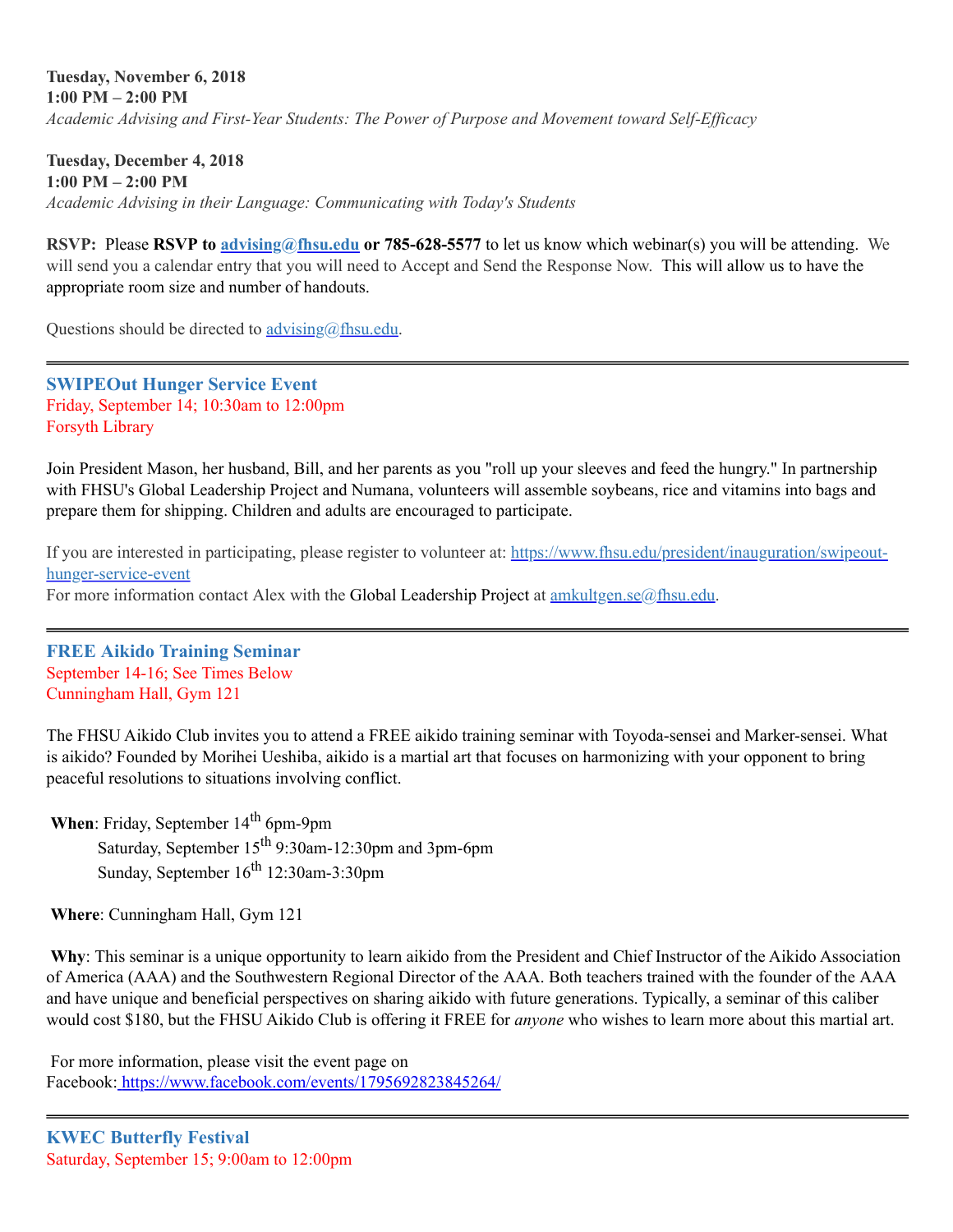#### Kansas Wetlands Education Center, Cheyenne Bottoms, KS

All things "butterfly" will be the focus of the Kansas Wetlands Education Center's Butterfly Festival from 9 a.m. to noon on Sept. 15. From puppet shows to tagging monarch butterflies, kids and adults will find plenty to do during this free event.

New this year, Bubba and Trixie, a puppet magic show, by the StoneLion Puppet Theatre, tells the story of a scaredy-cat caterpillar too afraid to leave its leaf until it meets a fearless lady bug. Through their adventures, including the caterpillar's transformation into a butterfly, they form true friendship and face their fears.

Nets and tags will be available for those who want to capture and tag monarch butterflies around the KWEC Nature Trail. Check out an exhibit bee hive fluorescing scorpions, giant walking sticks, butterflies, caterpillars, and chrysalises in the insect zoo. Information on butterfly-friendly plants and composting will be available from the Barton County Master Gardeners group, along with examples of butterfly-friendly plants in the KWEC pollinator garden. Many more crafts, booths, activities, and door prizes are available.

For more information contact KWEC at 1-877-243-9268 or visit [http://wetlandscenter.fhsu.edu](http://wetlandscenter.fhsu.edu/) . The Kansas Wetlands Education Center is a branch of the Werth College of Science Technology and Mathematics and is located at Cheyenne Bottoms, near Great Bend, KS. The Center is open Mon-Sat 9am-5pm and Sun 1-5pm. Admission is free.

**Finding Funding Workshop** Thursday, September 20; 3:30pm to 5:00pm Forsyth Library Rom 036

This workshop demonstrates how to search for grants using InfoEd, GRC, Grants.gov, and other strategies. Discussion will also cover trends in funding. Reservations for this workshop are not required, but are appreciated. Information and registration for this workshop, and others, is available at [http://www.fhsu.edu/academic/gradschl/ossp/workshops/.](http://www.fhsu.edu/academic/gradschl/ossp/workshops/) Faculty and staff only.

Misty Koonse, [mjkoonse@fhsu.edu](mailto:mjkoonse@fhsu.edu) (785) 628-4338

**MDC Workshop: "Introduction to Excel"** Wednesday, October 3; 1:00pm to 4:30pm McCartney Hall, Computer Lab 116

Join the Management Development Center (MDC) for our Fall 2018 Workshop Series! **Remember: as an FHSU employee, your registration fee is complimentary, thanks to your FHSU Vice President**!

The MDC will be offering *"Introduction to Excel"* on Wednesday, October 3, from 1:00 p.m. to 4:30 p.m. Learn how to boost productivity, simplify data management, and streamline everyday tasks – you'll take a tour of the basics and build a worksheet from scratch utilizing formulas and functions.

Registration can be completed online at <https://webapps.fhsu.edu/MDC2.0/Default.aspx> or by calling Hannah Hilker at (785) 628-4121. "

**MDC Workshop: "Intermediate Excel"** Wednesday, October 17; 1:00pm to 4:30pm McCartney Hall, Computer Lab 116

Are you signed up for the Management Development Center's "Introduction to Excel" course? Don't forget to also join us for *"Intermediate Excel"* on Wednesday, October 17 from 1:00 – 4:30!

**Remember: as an FHSU employee, your registration fee is complimentary, thanks to your FHSU Vice President**!